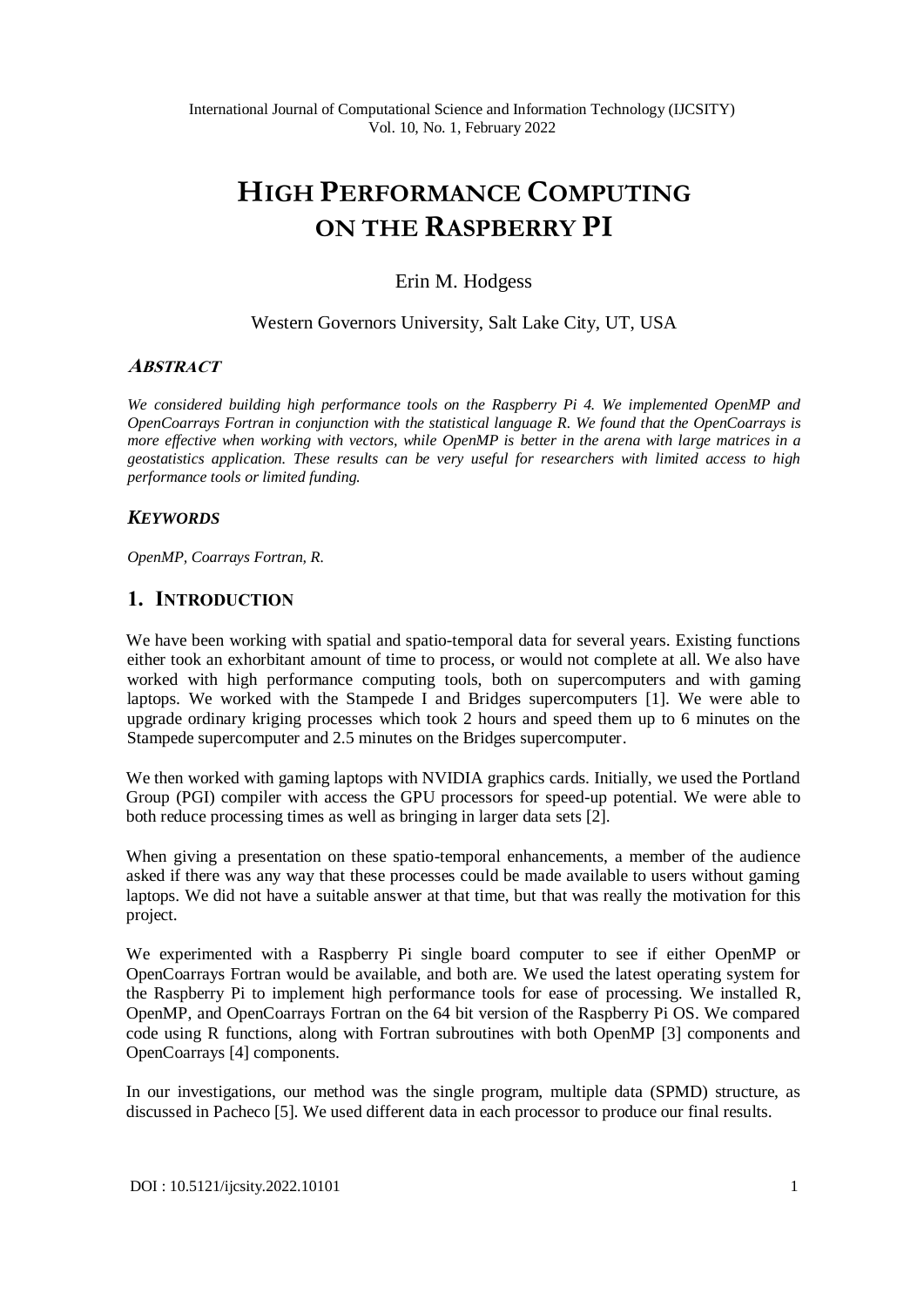International Journal of Computational Science and Information Technology (IJCSITY) Vol. 10, No. 1, February 2022

We then wrote code for two applications: estimation of the area under the curve for  $\pi$ , as discussed in Mattson *et al* [6] and an ordinary kriging method for spatio-temporal data as found in Hodgess and Mhoon [7]. We tied the OpenMP and OpenCoarrays programs into R [8] as subroutines in order to generate our results.

# **2. DEFINITION OF THE PROBLEM: I. RIEMANN SUMS**

We produced an estimation of  $\pi$  by using Riemann sums under a curve. Our equation will be:

$$
\int_0^1 \frac{4}{1+x^2} \, dx = \pi \tag{2.1}
$$

We discussed 3 methods for solution. We first produced an R function using vectorization. Next, we used the version found in Mattson *et al* for OpenMP and created a Fortran subroutine that is called from R. Finally, we modified the OpenMP version into an OpenCoarrays subroutine, also called from R.

We ran a simulation study on each method. We ran 10000 replications on each method, and recorded the run time (in seconds) for each replication. Here are the results:

We saw that using vectorized R code is the clear winner for this case. But we did see an interesting result between OpenMP and OpenCoarrays. The OpenCoarrays process was much more efficient than the OpenMP process.

#### Table 1: Run Times

| Version  | Mean Run Time | <b>SE Run Time</b> |  |
|----------|---------------|--------------------|--|
| Vector R | 0.003         | 0.000              |  |
| OpenMP   | 1.763         | 0.008              |  |
| Coarrays | 0.419         | 0.002              |  |

# **3. DEFINITION OF THE PROBLEM: II. ORDINARY KRIGING OF SPATIO-TEMPORAL DATA**

Using the structure developed in Hodgess and Mhoon [7], we take a spatio-temporal vector:

$$
\mathbf{z} = z(s_1, t_1), z(s_2, t_1), \dots, z(s_n, t_n) \tag{3.1}
$$

where *si* and *ti* are locations and times of the response variable from a Gaussian random field.

Ordinary kriging for spatio-temporal data is essentially a generalized least squares model. It is more complicated, as we must take both space and time into account, which is what produces the massive matrices. We make the assumption of first order stationarity:

$$
E\left[\mathbf{z}\right] = \mathbf{u} \tag{3.2}
$$

We also assume second order stationarity,

$$
C_{st} = \text{Cov}\left(\mathbf{z}(s, t)\right)\left(\mathbf{z}(w, v)\right) \tag{3.3}
$$

The spatial distance is *h* and the temporal distance is *u*, such that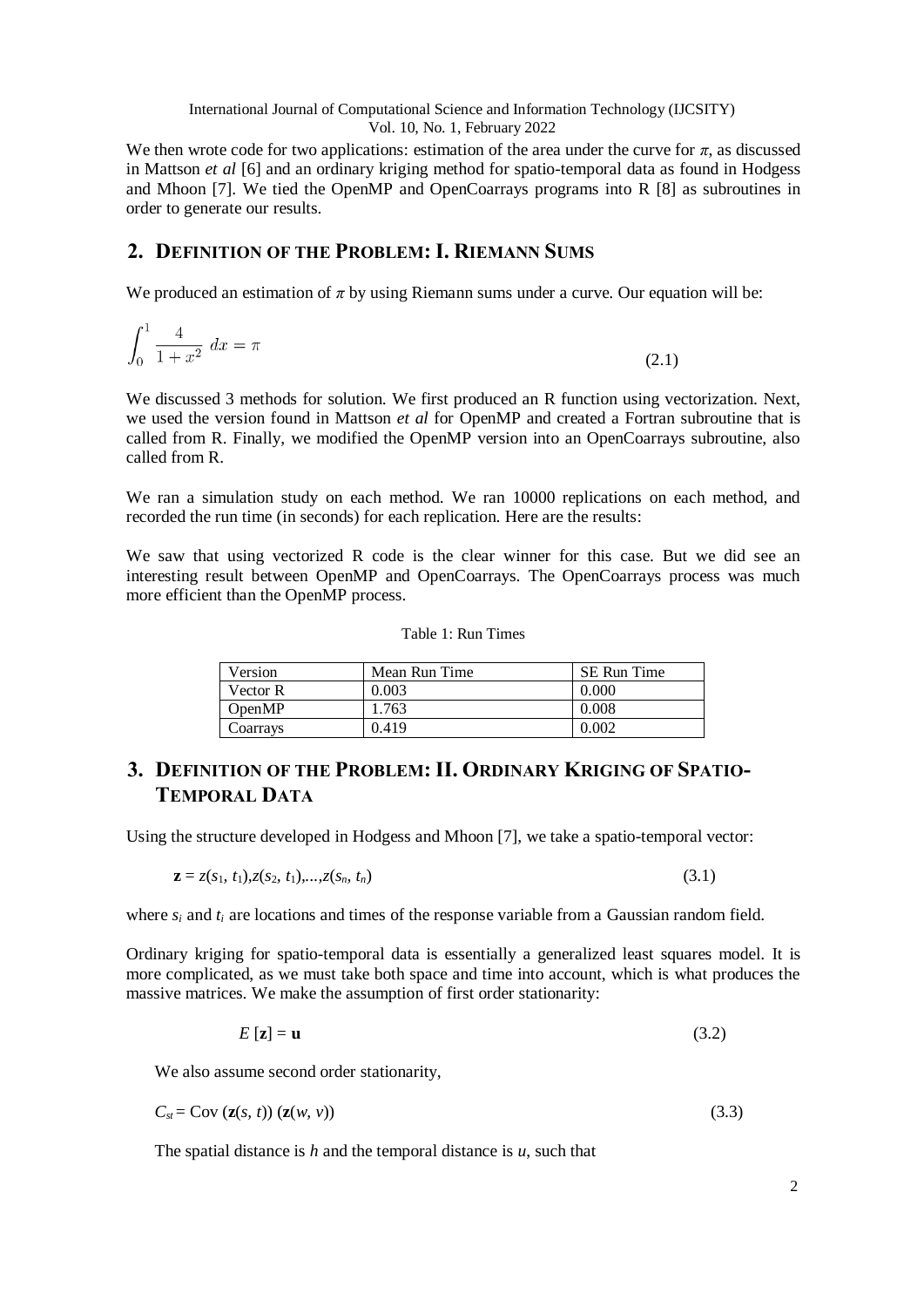$$
|s - w| = h,
$$
  

$$
|t - v| = u
$$

for all values of *s*, *w*, *t* and *v*.

For spatio-temporal data, there are several authorized models of covariance structure, including separable, metric, and sum-metric. For our process, we select the sum-metric, as it reflects real world models. Our final covariance model is:

$$
C_{sm} = C_s(h) + C_t(u) + C_{joint}(P(h^2 + ku^2)),
$$
\n(3.4)

where  $C_s(h)$  is the covariance matrix for the spatial direction,  $C_t(u)$  is the covariance matrix for the temporal direction, and *Cjoint* is the joint effect component, with *k* as the parameter for anistropy.

The overall sample mean, as described in Rossiter [9] is seen to be

$$
\hat{\mu} = \left(\mathbf{1}'(\mathbf{C}_{sm})^{-1}\mathbf{1}\right)^{-1} \cdot \left(\mathbf{1}'(\mathbf{C}_{sm})^{-1}\mathbf{z}\right)
$$
\n(3.5)

For a one point forecast, we obtain:

$$
\hat{\mathbf{z}} = \hat{\mu} + c_0 \mathbf{C}_{sm}^{-1} (\mathbf{z} - \hat{\mu} \mathbf{1}). \tag{3.6}
$$

We can create multiple point forecasts, both in space and in time. Our steps are:

- 1. Fit the semivariogram for the spatial, temporal, and joint effects using authorized models via an automatic procedue in R.
- 2. Fit the sample space-time variograms.
- 3. Fit the space-time models based on the results of Steps 1 and 2.
- 4. Calculate the estimates of the sill, nugget, range, and anistropy from existingR functions.
- 5. Now we calculate the overall mean and covariance matrix.
- 6. Finally, we calculate the predicted values.

We look at the Irish Wind data, as seen in Pebesma [10], and which originally appeared in Haslett and Raftery [11]. The data are daily wind speeds at 12 stations around Ireland, and they run from January 1961 - December 1978. We begin with 3 months, 1 year and 2 years. The output is a spatio-temporal grid with interpolated values.

We run the existing R functions, as well as the new methods with OpenMP and OpenCoarrays.

We see that all 3 methods are successful in the 3 month duration, and the new methods pull away dramatically in the 1 year segment. Finally, for 2 years of spatio-temporal data, only the OpenMP method is able run to completion. However, these results indicate that complex models can run on a single board computer.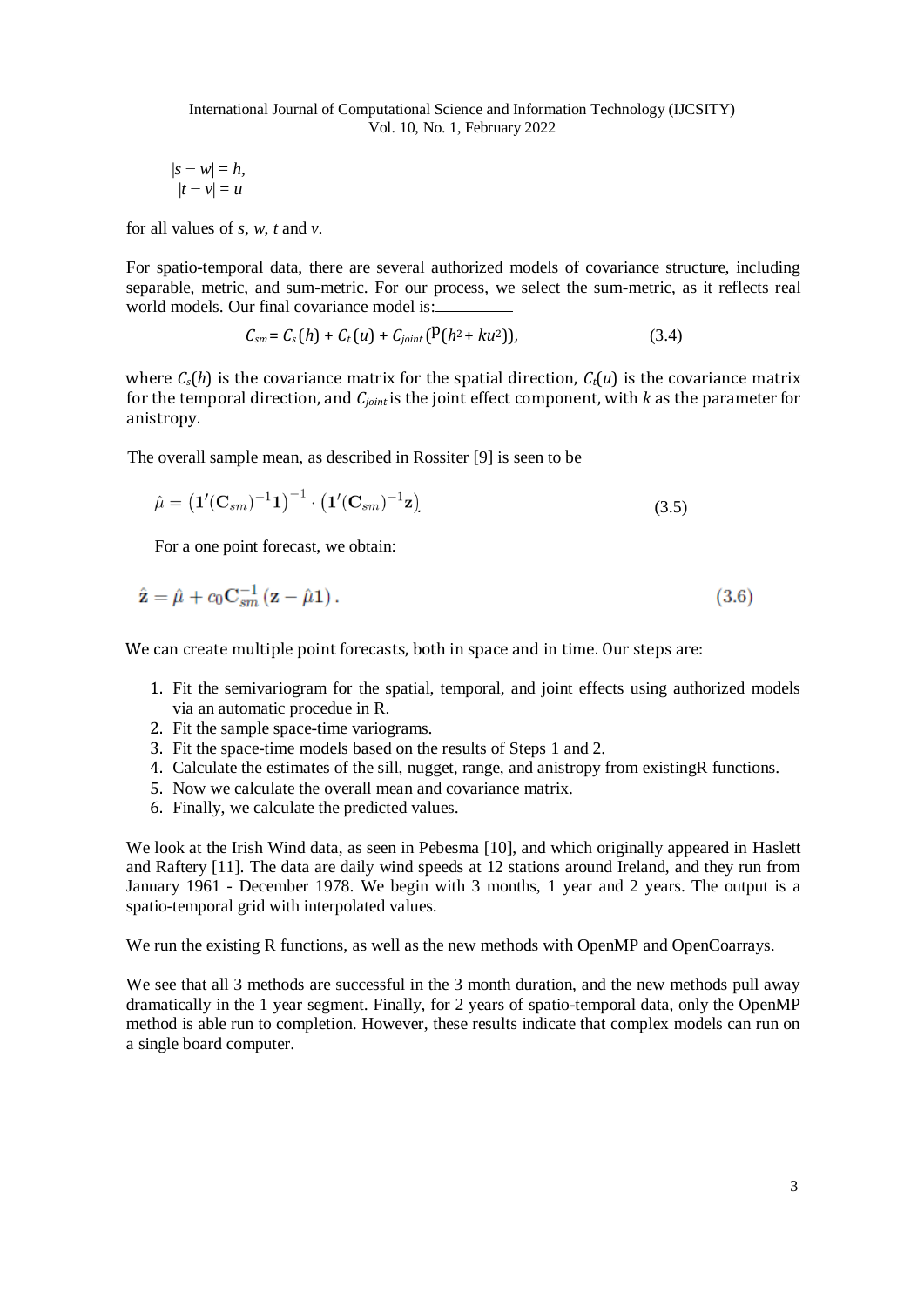#### International Journal of Computational Science and Information Technology (IJCSITY) Vol. 10, No. 1, February 2022 Table 2: Spatio-Temporal Run Times in Minutes

| Duration   | R    | OpenMP | OpenCoarrays |
|------------|------|--------|--------------|
| 3 months   | 0.20 | ∪.∠∠   | ∪.∠∠         |
| vear       | 8.59 | 4.27   | 4.48         |
| vears<br>↵ | -    | 35.03  | -            |

# **4. TECHNICAL NOTES**

The actual Raspberry Pi cost \$75, while the 128 GB micro disk card cost \$19. We use the headless setup for the Pi, and run it on an old MacBook laptop.

All of the software is free. The Raspberry Pi operating system has the gcc/gfortran and OpenCoarrays already loaded. We also download OpenMP and OpenMPI [12] for some of our processes. We use the pdbDMAT [13] package to aid with the large matrices.

### **5. CONCLUSION**

We have demonstrated that the Raspberry Pi can be a viable tool for high performance computing on a budget. For less than \$100, we can produce efficient results in integration and spatiotemporal analysis. These tools can be easily accessed via a laptop.

We hope that these studies may be useful for researchers without access to supercomputers or even gaming laptops. The Raspberry Pi can be an effective tool for many extensive models.

#### **REFERENCES**

- [1] E. Hodgess, "Using r with high performance tools on a windows laptop," *submitted to 3rd Conference of the Arabian Journal of Geosciences*, 2020.
- [2] E. Hodgess and K. Mhoon, "Advances in ordinary kriging using the stampede and bridges supercomputers," *Journal of Geological Resource and Engineering*, vol. 6, pp. 14 – 18, 2018.
- [3] R. Chandra, L. Dagum, D. Kohr, R. Menon, D. Maydan, and J. McDonald, *Parallel programming in OpenMP*. Morgan Kaufmann, 2001.
- [4] A. Fanfarillo, T. Burnus, V. Cardellini, S. Filippone, D. Nagle, and D. Rouson, "Opencoarrays: open-source transport layers supporting coarray fortran compilers," in *Proceedings of the 8th International Conference on Partitioned Global Address Space Programming Models*, p. 4, ACM, 2014.
- [5] P. S. Pacheco, *Parallel Programming with MPI*. Morgan Kaufmann, 1996.
- [6] T. G. Mattson, Y. He, and A. E. Koniges, *The OpenMP common core: making OpenMP simple again*. The MIT Press, 2019.
- [7] E. M. Hodgess and K. Mhoon, "Ordinary kriging for spatio-temporal data sets using a windows laptop," in *XIV Congreso de Informatica y Geociencias (GEOINFO 2019)*, p. 4, Cuban Geology Society, 2019.
- [8] R Core Team, *R: A Language and Environment for Statistical Computing*. R Foundation for Statistical Computing, Vienna, Austria, 2021.
- [9] D. G. Rossiter, "Geostatistics and open source statistical computing." [http://www.css.cornell.edu/faculty/dgr2/teach/index.html# university-of-twente-nl,](http://www.css.cornell.edu/faculty/dgr2/teach/index.html#university-of-twente-nl) 2015. Accessed: 2022-01-15.
- [10] E. J. Pebesma, "Multivariable geostatistics in s: the gstat package," *Computers and Geosciences*, vol. 30, no. 7, pp. 683–691, 2004.
- [11] J. Haslett and A. E. Raftery, "Space-time modelling with long-memory dependence: Assessing ireland's wind power resource," *Applied Statistics*, vol. 38, no. 1, pp. 1 – 50, 1989.
- [12] E. Gabriel, G. E. Fagg, G. Bosilca, T. Angskun, J. J. Dongarra, J. M. Squyres, V. Sahay, P. Kambadur, B. Barrett, A. Lumsdaine, R. H. Castain, D. J. Daniel, R. L. Graham, and T. S. Woodall,